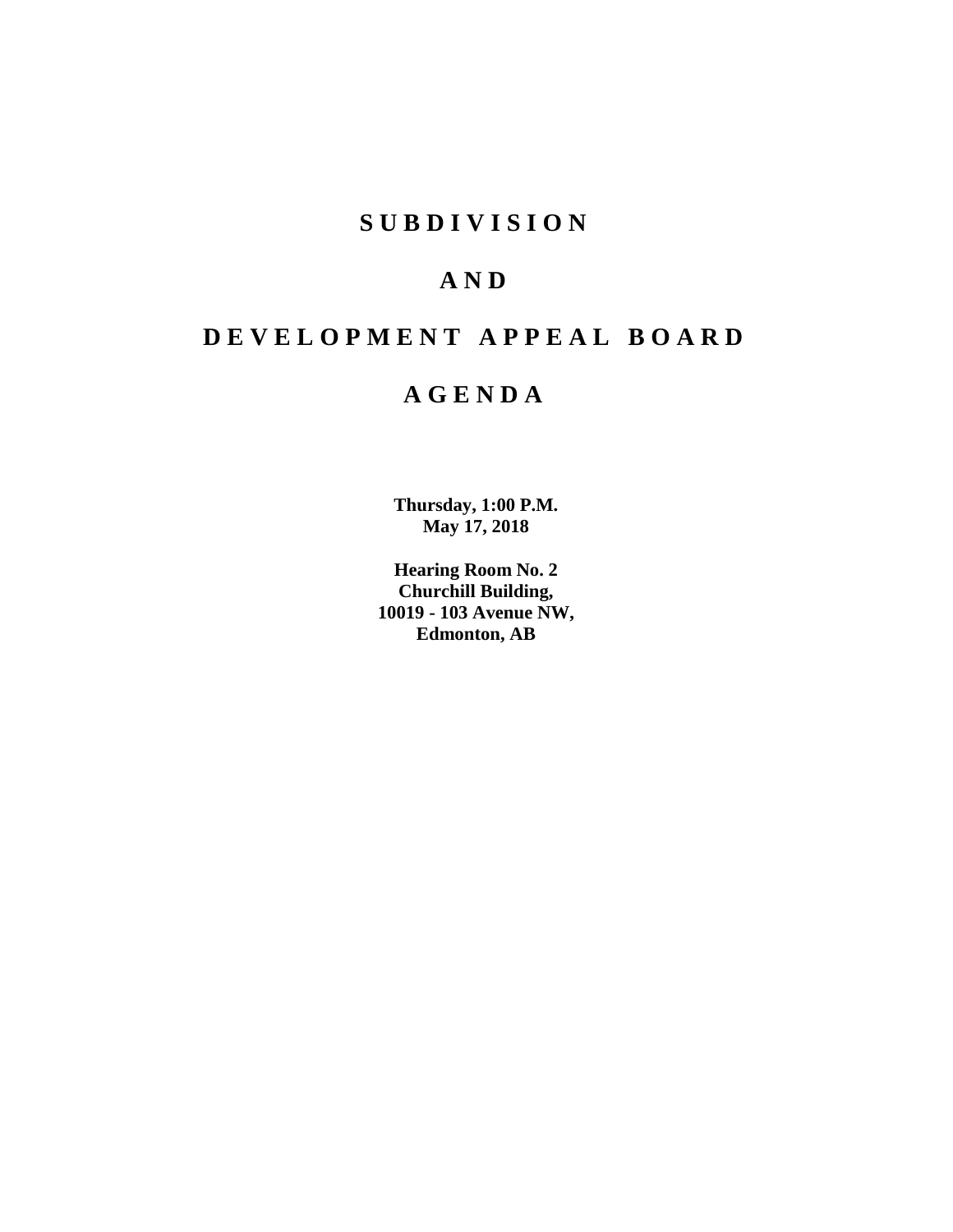# **SUBDIVISION AND DEVELOPMENT APPEAL BOARD HEARING ROOM NO. 2**

| 1:00 P.M. | SDAB-D-18-072 | Construct a Single Detached House with rear<br>attached Garage, Basement development (NOT to be<br>used as an additional Dwelling), fireplace,<br>uncovered deck and veranda |
|-----------|---------------|------------------------------------------------------------------------------------------------------------------------------------------------------------------------------|
|           |               | 11650 - 74 Avenue NW<br>Project No.: 273104732-001                                                                                                                           |
|           |               |                                                                                                                                                                              |

*NOTE: Unless otherwise stated, all references to "section numbers" in this Agenda refer to the authority under the Edmonton Zoning Bylaw 12800.*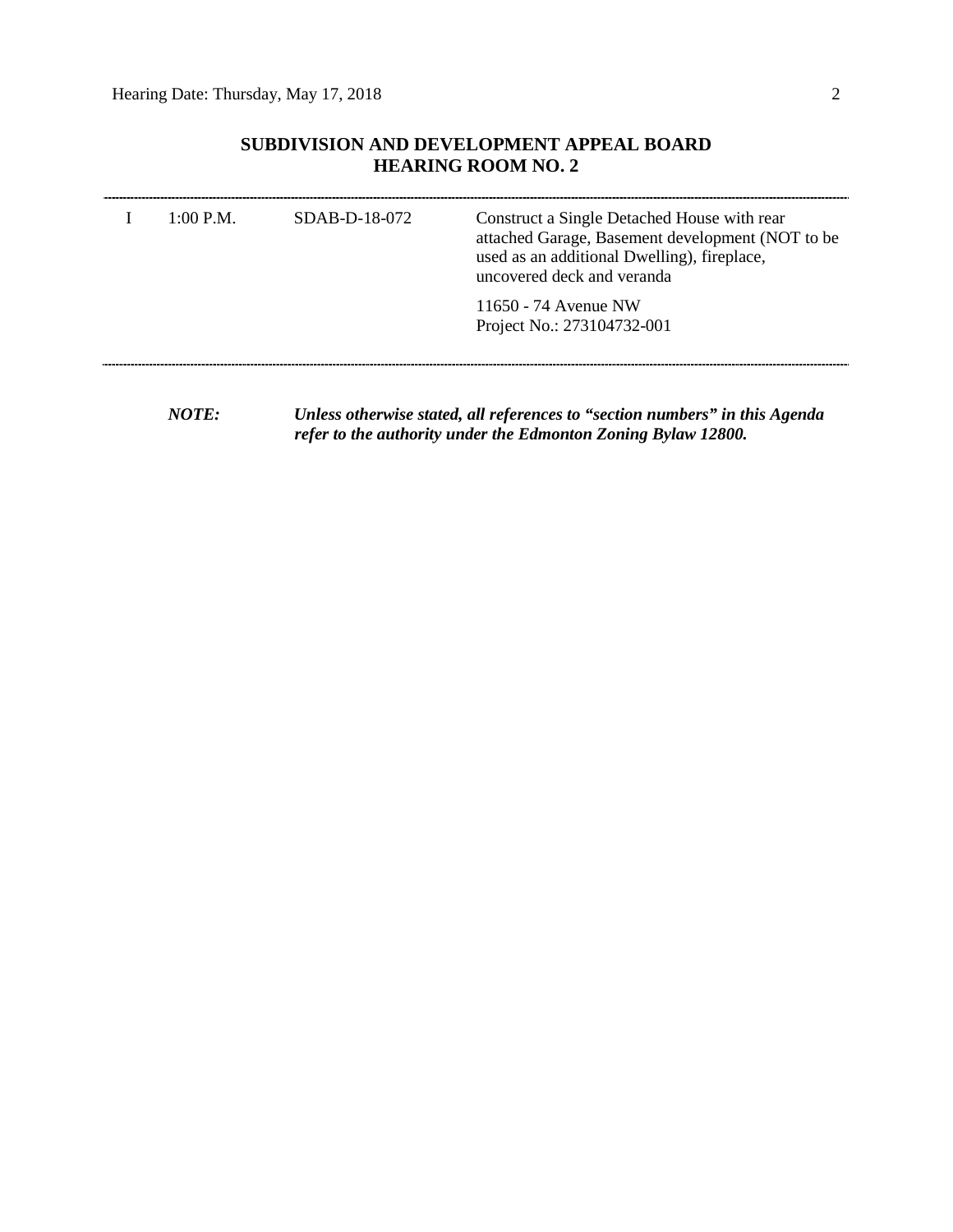#### **ITEM I: 1:00 P.M. FILE: SDAB-D-18-072**

#### AN APPEAL FROM THE DECISION OF THE DEVELOPMENT OFFICER

APPELLANT:

APPLICATION NO.: 273104732-001

APPLICATION TO: Construct a Single Detached House with rear attached Garage, Basement development (NOT to be used as an additional Dwelling), fireplace, uncovered deck and veranda

DECISION OF THE DEVELOPMENT AUTHORITY: Refused

DECISION DATE: April 16, 2018

DATE OF APPEAL: April 19, 2018

MUNICIPAL DESCRIPTION OF SUBJECT PROPERTY: 11650 - 74 Avenue NW

LEGAL DESCRIPTION: Plan 1275HW Blk 2 Lot 16

ZONE: (RF1) Single Detached Residential Zone

OVERLAY: Mature Neighbourhood Overlay

STATUTORY PLAN: McKernan / Belgravia Station Area Redevelopment Plan

# *Grounds for Appeal*

The Appellant provided the following reasons for appealing the decision of the Development Authority:

> Hello, I will upload the reasoning and necessary documents prior to my meeting date. Thank you kindly

## *General Matters*

## **Appeal Information:**

The *Municipal Government Act*, RSA 2000, c M-26 states the following: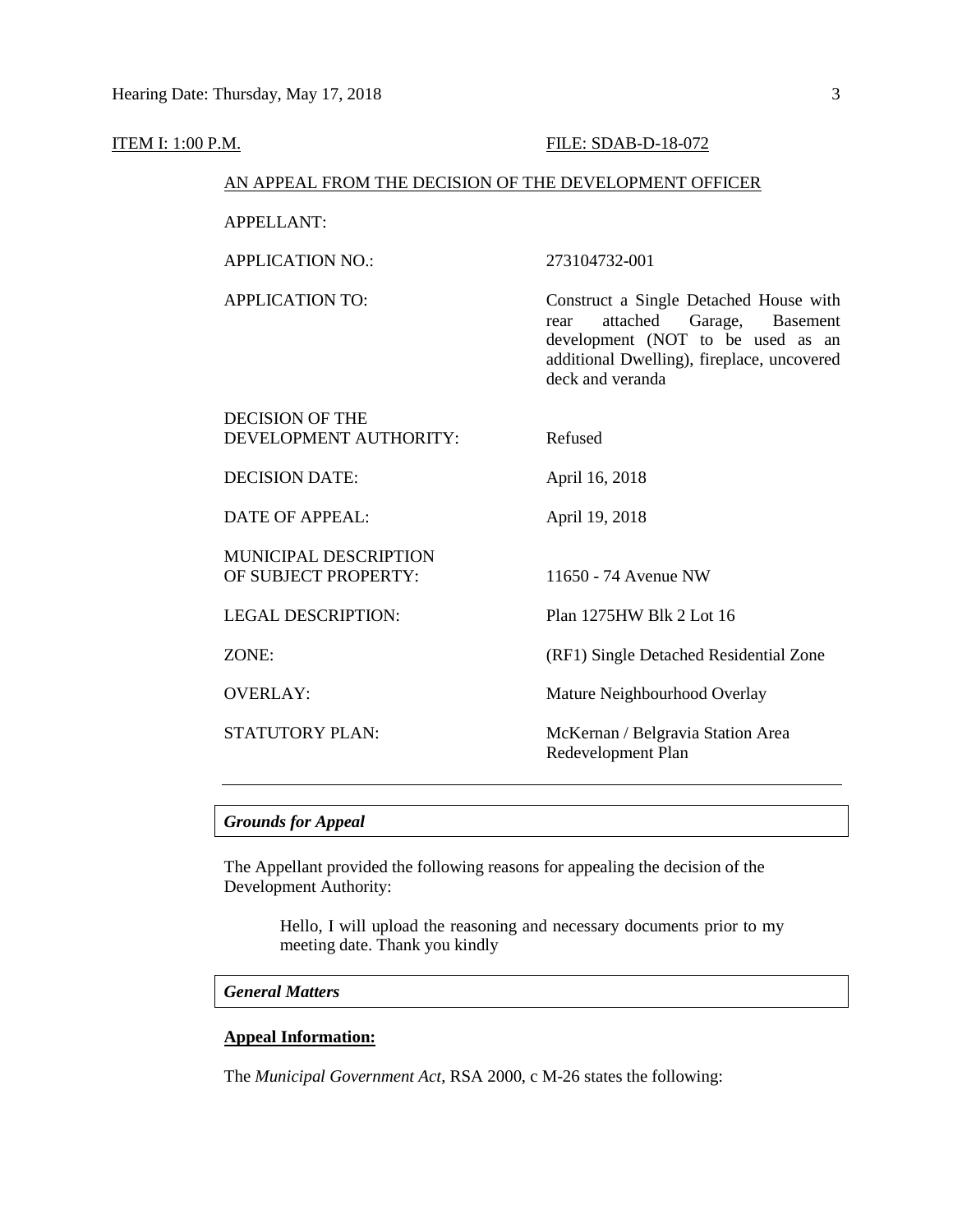#### **Grounds for Appeal**

**685(1)** If a development authority

- (a) fails or refuses to issue a development permit to a person,
- (b) issues a development permit subject to conditions, or
- (c) issues an order under section 645,

the person applying for the permit or affected by the order under section 645 may appeal to the subdivision and development appeal board.

#### **Appeals**

**686(1)** A development appeal to a subdivision and development appeal board is commenced by filing a notice of the appeal, containing reasons, with the board,

- (a) in the case of an appeal made by a person referred to in section 685(1)
	- (i) with respect to an application for a development permit,
		- (A) within 21 days after the date on which the decision is made under section 642, […]

# **Hearing and Decision**

**687(3)** In determining an appeal, the subdivision and development appeal board

…

- (a.1) must comply with the land use policies;
- (a.2) subject to section 638, must comply with any applicable statutory plans;
- (a.3) subject to clause (d), must comply with any land use bylaw in effect;

…

- (c) may confirm, revoke or vary the order, decision or development permit or any condition attached to any of them or make or substitute an order, decision or permit of its own;
- (d) may make an order or decision or issue or confirm the issue of a development permit even though the proposed development does not comply with the land use bylaw if, in its opinion,
	- (i) the proposed development would not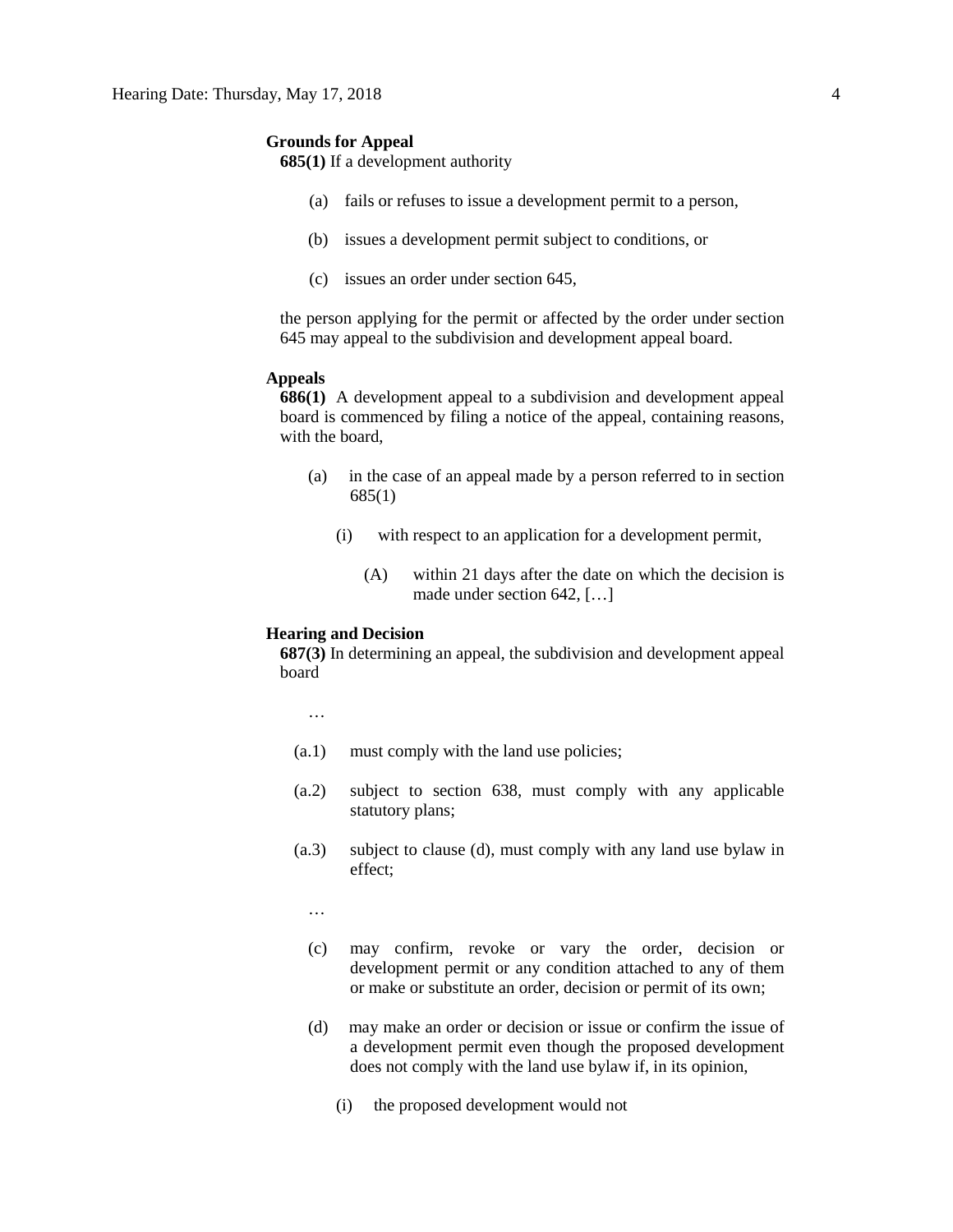- (A) unduly interfere with the amenities of the neighbourhood, or
- (B) materially interfere with or affect the use, enjoyment or value of neighbouring parcels of land,

and

(ii) the proposed development conforms with the use prescribed for that land or building in the land use bylaw.

#### **General Provisions from the** *Edmonton Zoning Bylaw:*

Under section 110.2(4), **Single Detached Housing** is a **Permitted Use** in the (RF1) Single Detached Residential Zone.

Under section 7.2(8), **Single Detached Housing** means:

Single Detached Housing means development consisting of a building containing only one Dwelling, which is separate from any other Dwelling or building. Where a Secondary Suite is a Permitted or Discretionary Use in a Zone, a building which contains Single Detached Housing may also contain a Secondary Suite. This Use includes Mobile Homes which conform to Section 78 of this Bylaw.

## Section 110.1 states that the **General Purpose** of the **(RF1) Single Detached Residential Zone** is:

to provide for Single Detached Housing while allowing other forms of small scale housing in the form of Secondary Suites, and Garden Suites, as well as Semi-detached Housing and Duplex Housing under certain conditions.

Section 814.1 states that the **General Purpose** of the **Mature Neighbourhood Overlay** is:

to regulate residential development in Edmonton's mature residential neighbourhoods, while responding to the context of surrounding development, maintaining the pedestrian-oriented design of the streetscape, and to provide an opportunity for consultation by gathering input from affected parties on the impact of a proposed variance to the Overlay regulations.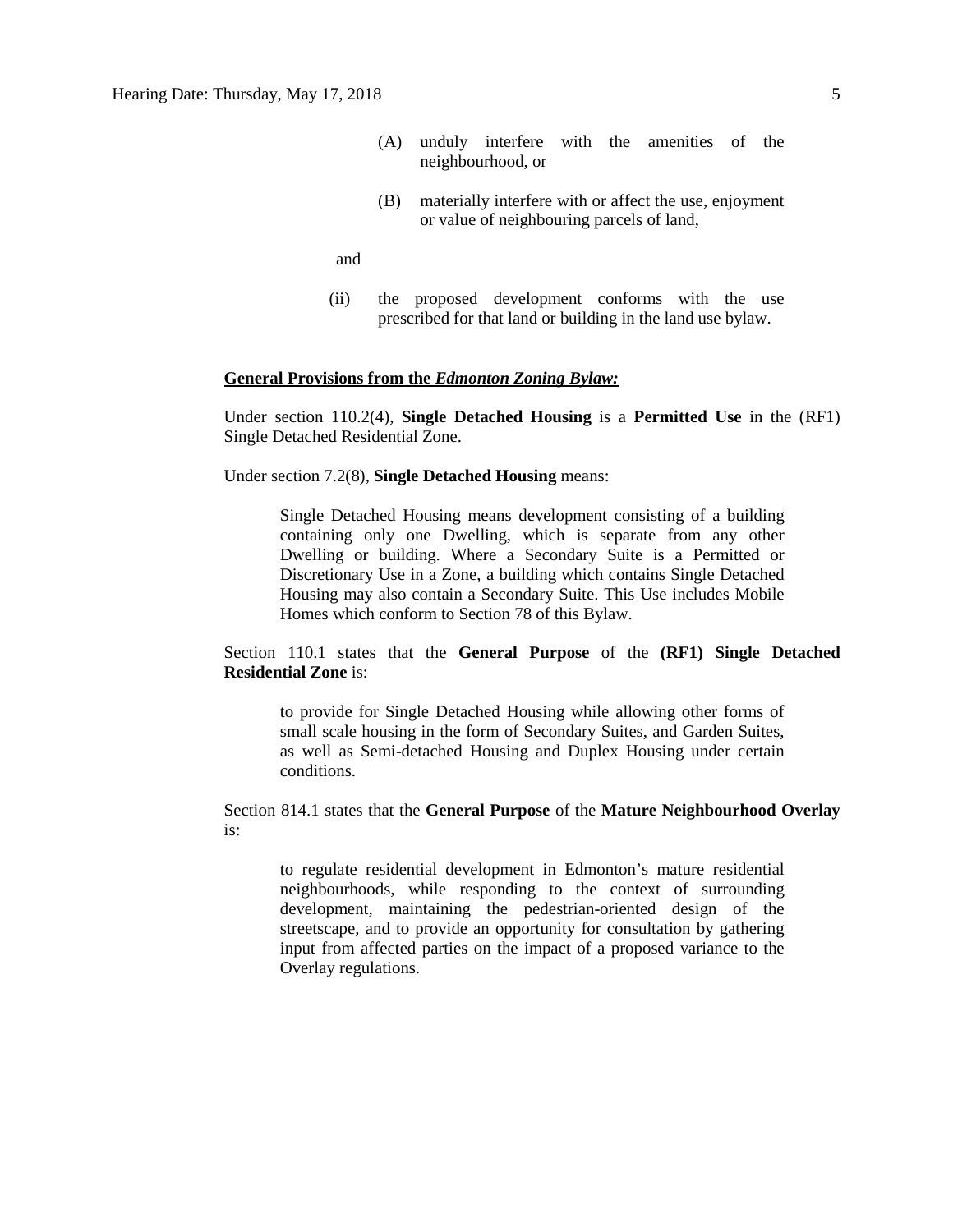#### *Mature Neighbourhood Overlay*

#### **Rear Attached Garage**

Section 814.3(19) states "Rear attached Garages shall not be allowed."

## **Development Officer's Determination**

**1. Attached Garage - The rear garage is to be attached, instead of detached (Section 814.3.19).** [unedited]

#### **Rear Setback**

Section 814.3(4) states "The minimum Rear Setback shall be 40% of Site Depth."

Under section 6.1(90), **Rear Setback** means:

the distance that a development or a specified portion of it, must be set back from a Rear Lot Line. A Rear Setback is not a Rear Yard, Amenity Space or Separation Space.



**Development Officer's Determination**

**2. Reduced Rear Setback - The distance from the House to the rear property line is 8.25m (20.78% of site depth) instead of 15.88m (40% of site depth). (Section 814.3.4)** [unedited]

#### *(RF1) Single Detached Residential Zone*

Section 814.3(3) states "...where a Site Width is greater than 12.0 m and less than 18.3 m, the Side Setback requirements of the underlying Zone shall apply."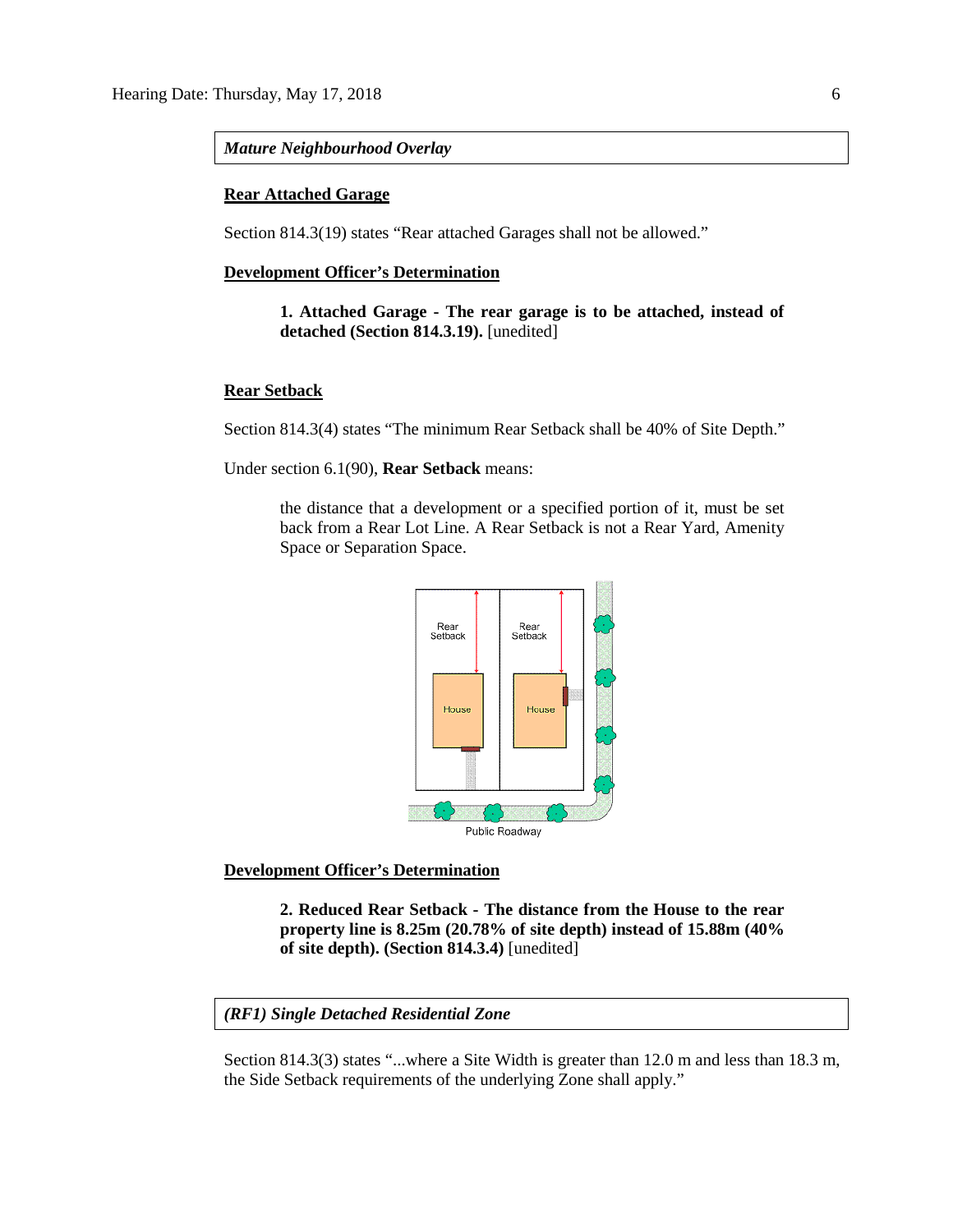Section 110.4(11)(c) states "...on a Corner Site where the building faces the Front Lot Line or the Side Lot Line, the minimum Side Setback abutting the flanking Side Lot Line shall be 20% of the Site Width, to a maximum of 4.5 m."

Under section 6.1(44), **Front Lot Line** means:

the property line separating a lot from an abutting public roadway other than a Lane. In the case of a Corner Lot, the Front Line is the shorter of the property lines abutting a public roadway, other than a Lane. In the case of a Corner Lot formed by a curved corner, the Front Lot Line shall be the shorter of the two segments of the property line lying between the point determined to be the actual corner and the two points at the extremities of that property line;



Under section 6.1(22), **Corner Site** means:

an area of land consisting of one or more adjacent Lots where at least one Lot is:

- a. located at the intersection of two public roadways, other than Lanes; or
- b. abuts a public roadway, other than a Lane, which changes direction at any point where it abuts the Site;

provided that in both cases the Site shall not be considered a Corner Site where the contained angle formed by the intersection or change of direction is an angle of more than 135 degrees. In the case of a curved corner, the angle shall be determined by the lines tangent to the property line abutting the public roadways, provided the roadway is not a Lane, at the point which is the extremity of that property line. In the case of a curved corner, the point which is the actual corner of the Site shall be that point on the property line abutting the public roadway, provided the roadway is not a Lane, which is nearest to the point of intersection of the tangent lines.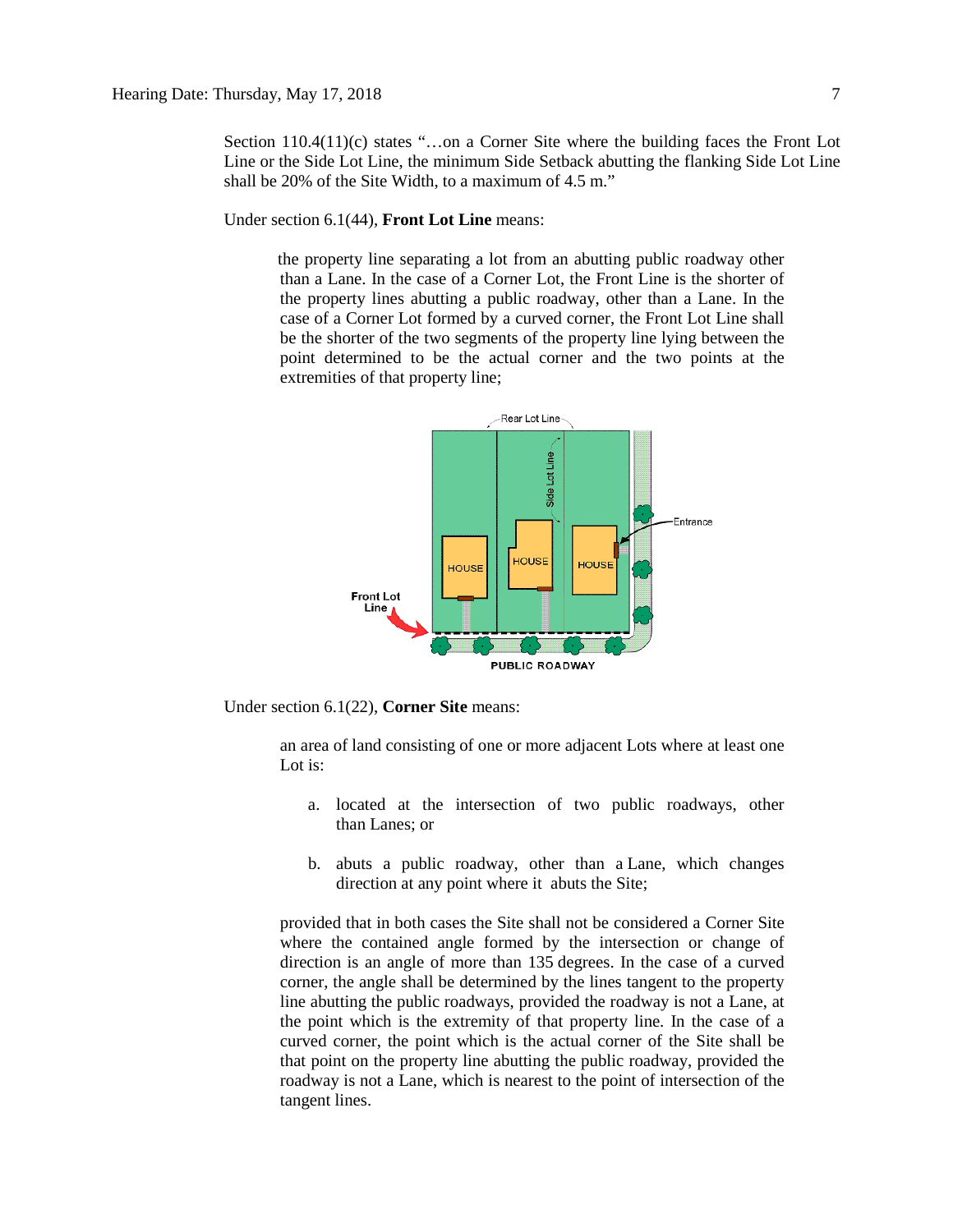

Under section 6.1(100), **Side Setback** means:

the distance that a development or a specified portion of it, must be set back from a Side Lot Line. A Side Setback is not a Side Yard, Amenity Space or Separation Space.

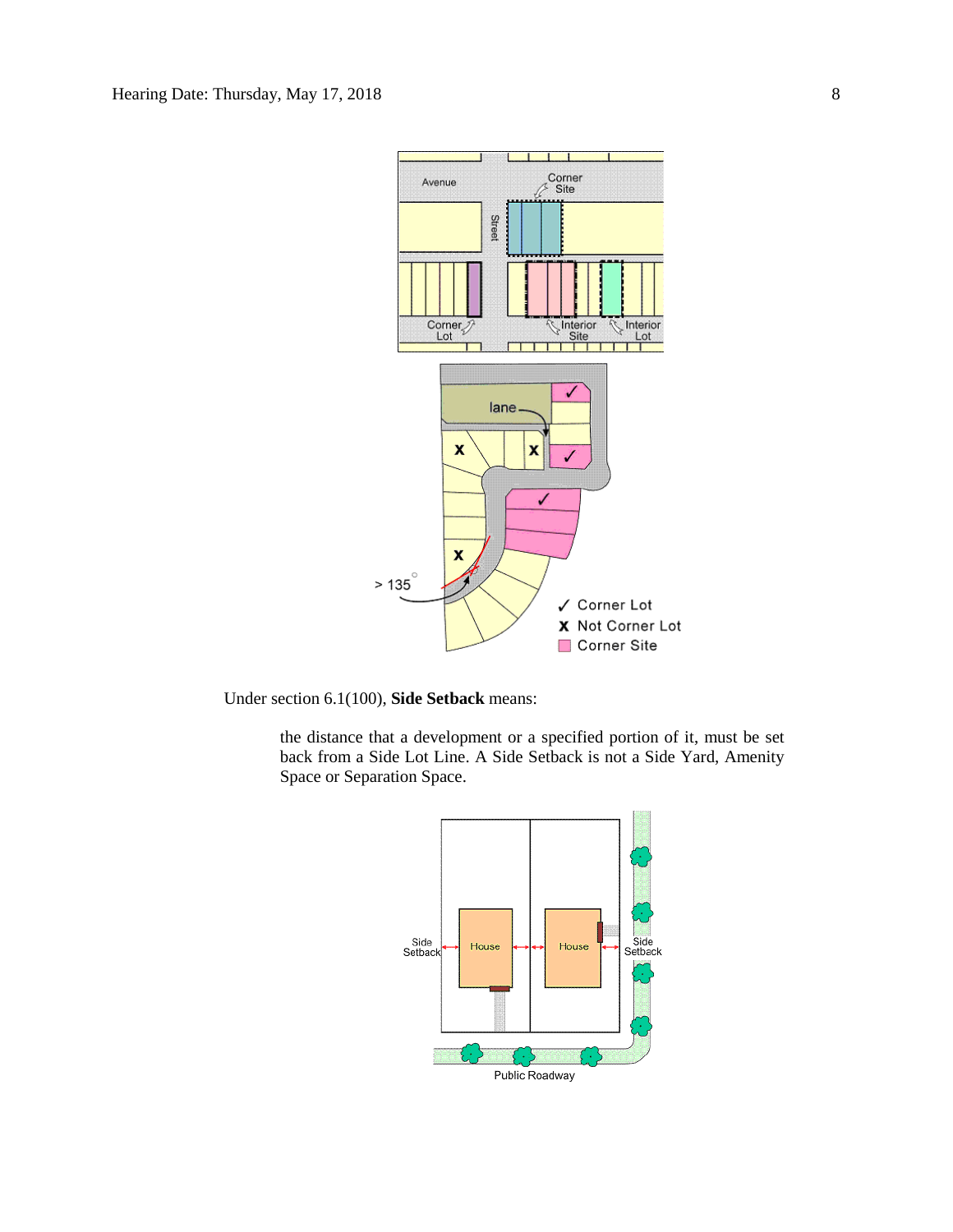Under section 6.1(106), **Site Width** means "the horizontal distance between the side boundaries of the Site measured at a distance from the Front Lot Line equal to the required Front Setback for the Zone."

## **Development Officer's Determination**

**3. Reduced Side Setback - The distance from the house to the property line along 118 Street (flanking side lot line) is 1m instead of 3.12m (Section 110.4.10)** [unedited]

# *Community Consultation*

Section 814.5(1) states the following with respect to Proposed Variances:

When the Development Officer receives a Development Permit Application for a new principal building, new Garage Suite, or new Garden Suite that does not comply with any regulation contained within this Overlay, or receives a Development Permit for alterations to an existing structure that require a variance to Section 814.3(1), 814.3(3), 814.3(5) and 814.3(9) of this Overlay:

- a. the Development Officer shall send notice, to the recipient parties specified in Table 814.5(2), to outline any requested variances to the Overlay and solicit comments directly related to the proposed variance;
- b. the Development Officer shall not render a decision on the Development Permit application until 21 days after notice has been sent, unless the Development Officer receives feedback from the specified affected parties in accordance with Table 814.5(2); and
- c. the Development Officer shall consider any comments directly related to the proposed variance when determining whether to approve the Development Permit Application in accordance with Sections 11.2 and 11.3.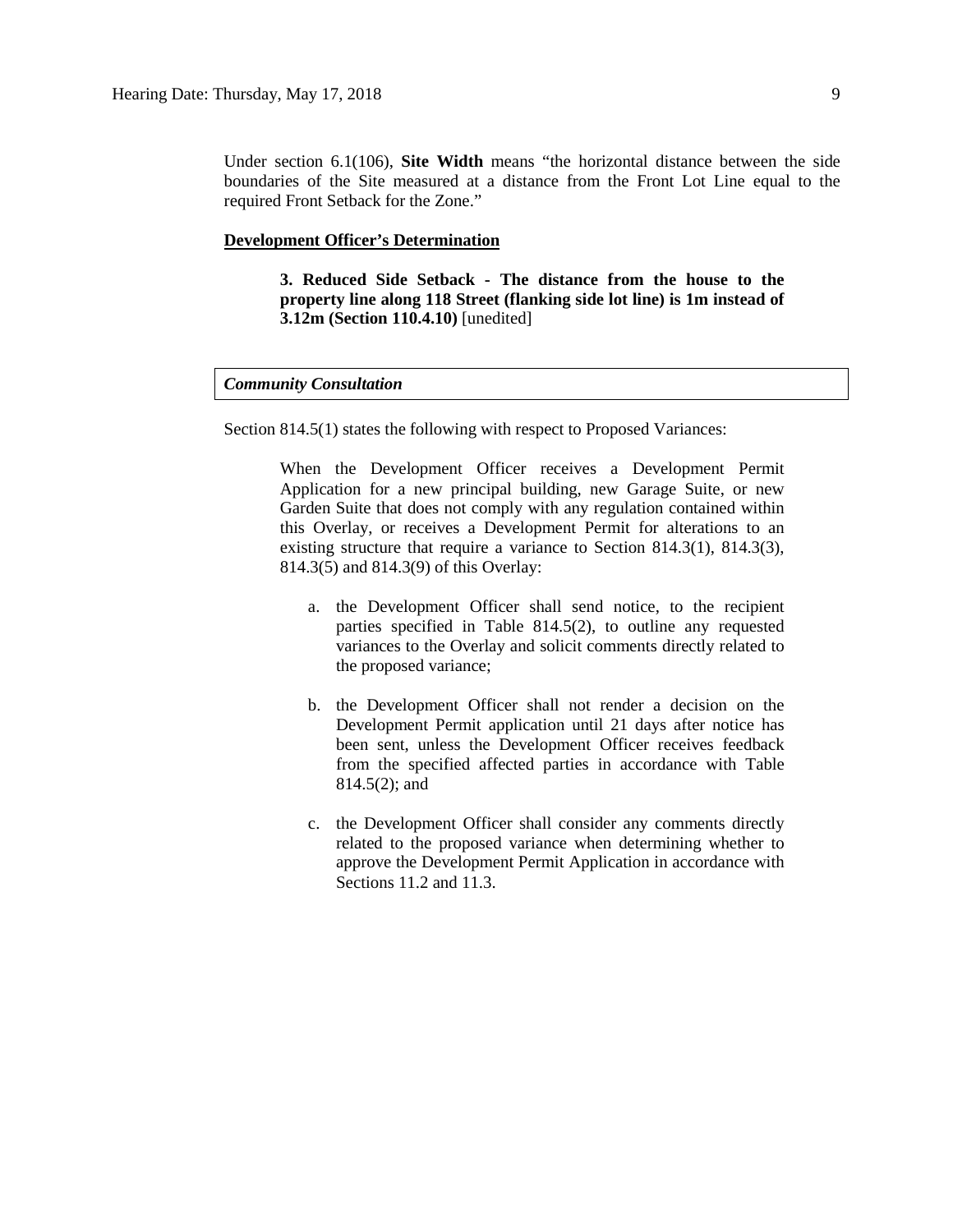|        | <b>Tier #   Recipient Parties</b>                                                                                                                                                                                                                                                                                                     | <b>Affected Parties</b> | <b>Regulation of this Overlay</b><br>to be Varied                  |
|--------|---------------------------------------------------------------------------------------------------------------------------------------------------------------------------------------------------------------------------------------------------------------------------------------------------------------------------------------|-------------------------|--------------------------------------------------------------------|
| Tier 2 | The municipal address The assessed<br>and assessed owners of   owners of the land<br>the land Abutting the Abutting the Site<br>Site, directly adjacent and directly<br>across a Lane from the   adjacent across a<br>Site of the proposed Lane from the Site<br>development and the of the proposed<br>President of each development |                         | $814.3(4)$ – Rear Setback<br>$814.3(19)$ – Rear Attached<br>Garage |
|        | <b>Community League</b>                                                                                                                                                                                                                                                                                                               |                         |                                                                    |

Section 814.5(2) states:

# Notice to Applicant/Appellant

Provincial legislation requires that the Subdivision and Development Appeal Board issue its official decision in writing within fifteen days of the conclusion of the hearing. Bylaw No. 11136 requires that a verbal announcement of the Board's decision shall be made at the conclusion of the hearing of an appeal, but the verbal decision is not final nor binding on the Board until the decision has been given in writing in accordance with the *Municipal Government Act*.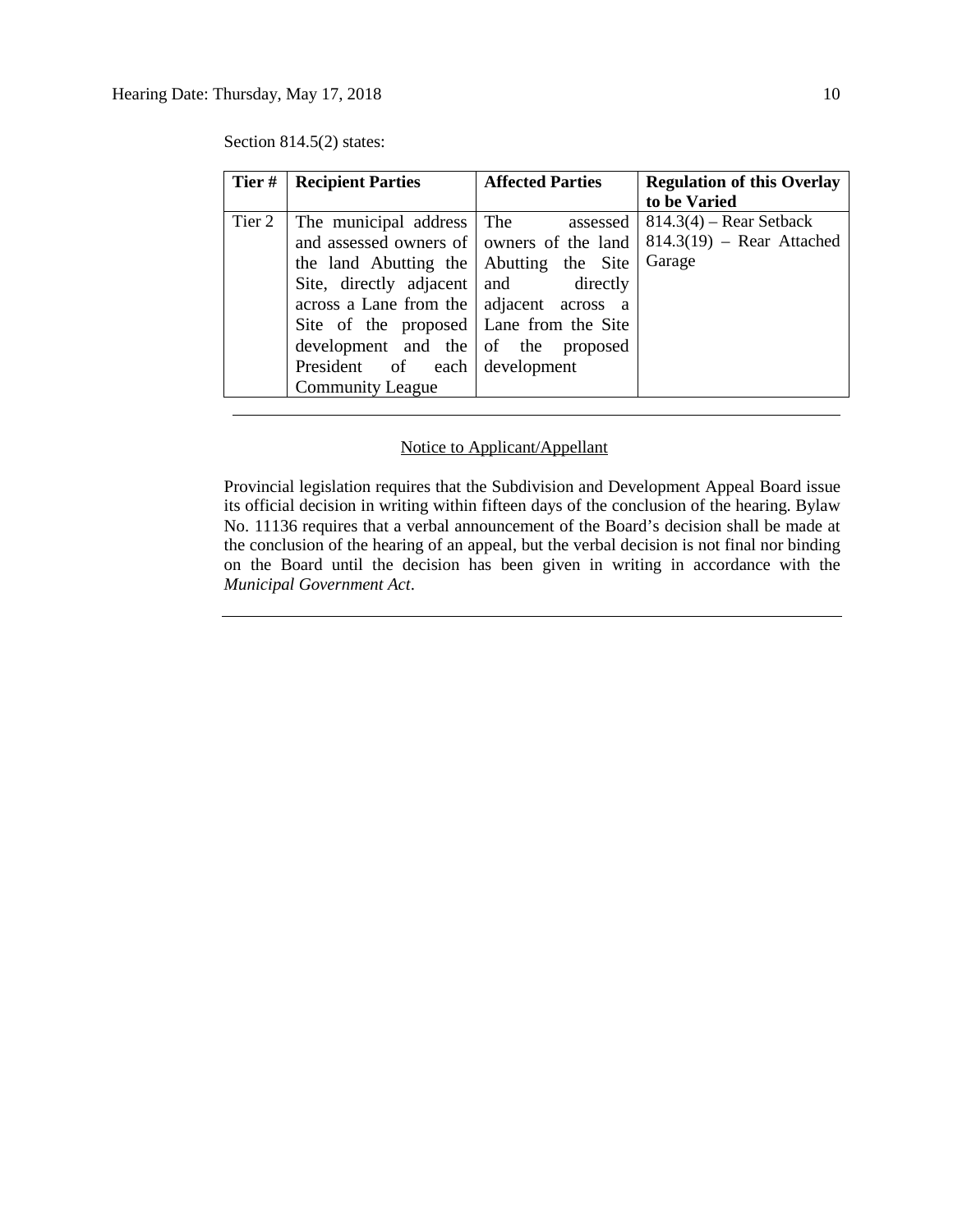| THE CITY OF<br><b>monton</b>                                                                                                                                                                                                                                                   |                                                        |                    | Project Number: 273104732-001<br><b>Application Date:</b><br>JAN 23, 2018<br>Printed:<br>April 20, 2018 at 8:08 AM<br>Page:<br>1 of 2 |                                                                                                                                                                                                                                                                                                                                                                                                                  |  |  |  |  |  |
|--------------------------------------------------------------------------------------------------------------------------------------------------------------------------------------------------------------------------------------------------------------------------------|--------------------------------------------------------|--------------------|---------------------------------------------------------------------------------------------------------------------------------------|------------------------------------------------------------------------------------------------------------------------------------------------------------------------------------------------------------------------------------------------------------------------------------------------------------------------------------------------------------------------------------------------------------------|--|--|--|--|--|
| <b>Application for</b><br><b>House Development and Building Permit</b>                                                                                                                                                                                                         |                                                        |                    |                                                                                                                                       |                                                                                                                                                                                                                                                                                                                                                                                                                  |  |  |  |  |  |
| Bylaw.                                                                                                                                                                                                                                                                         |                                                        |                    |                                                                                                                                       | This document is a record of a Development Permit and/or Building Permit application, and a record of the decision for the undertaking<br>described below, subject to the limitations and conditions of this permit, of the Edmonton Zoning Bylaw 12800 as amended, Safety Codes<br>Act RSA 2000, Safety Codes Act Permit Regulation, Alberta Building Code and City of Edmonton Bylaw 15894 Safety Codes Permit |  |  |  |  |  |
| Applicant                                                                                                                                                                                                                                                                      |                                                        |                    | Property Address(es) and Legal Description(s)<br>11650 - 74 AVENUE NW<br>Plan 1275HW Blk 2 Lot 16                                     |                                                                                                                                                                                                                                                                                                                                                                                                                  |  |  |  |  |  |
| <b>Scope of Application</b><br>fireplace, uncovered deck and veranda.<br><b>Permit Details</b>                                                                                                                                                                                 |                                                        |                    |                                                                                                                                       | To construct a Single Detached House with rear attached Garage, Basement development (NOT to be used as an additional Dwelling),                                                                                                                                                                                                                                                                                 |  |  |  |  |  |
|                                                                                                                                                                                                                                                                                |                                                        |                    |                                                                                                                                       |                                                                                                                                                                                                                                                                                                                                                                                                                  |  |  |  |  |  |
| Affected Floor Area (sq. ft.): 2023                                                                                                                                                                                                                                            |                                                        |                    | Building Height to Midpoint (m):                                                                                                      |                                                                                                                                                                                                                                                                                                                                                                                                                  |  |  |  |  |  |
| <b>Class of Permit:</b>                                                                                                                                                                                                                                                        |                                                        |                    | Dwelling Type: Single Detached House                                                                                                  |                                                                                                                                                                                                                                                                                                                                                                                                                  |  |  |  |  |  |
| Front Yard (m):<br>Rear Yard (m):                                                                                                                                                                                                                                              |                                                        |                    | Home Design Type:                                                                                                                     |                                                                                                                                                                                                                                                                                                                                                                                                                  |  |  |  |  |  |
| Side Yard, left (m):                                                                                                                                                                                                                                                           |                                                        |                    | Secondary Suite Included ?: N                                                                                                         |                                                                                                                                                                                                                                                                                                                                                                                                                  |  |  |  |  |  |
| Site Area (sq. m.):                                                                                                                                                                                                                                                            |                                                        |                    | Side Yard, right (m):<br>Site Depth (m):                                                                                              |                                                                                                                                                                                                                                                                                                                                                                                                                  |  |  |  |  |  |
| Site Width (m):                                                                                                                                                                                                                                                                |                                                        |                    | Stat. Plan Overlay/Annex Area: Mature Neighbourhood<br>Overlay                                                                        |                                                                                                                                                                                                                                                                                                                                                                                                                  |  |  |  |  |  |
|                                                                                                                                                                                                                                                                                | I/We certify that the above noted details are correct. |                    |                                                                                                                                       |                                                                                                                                                                                                                                                                                                                                                                                                                  |  |  |  |  |  |
| Applicant signature:                                                                                                                                                                                                                                                           |                                                        |                    |                                                                                                                                       |                                                                                                                                                                                                                                                                                                                                                                                                                  |  |  |  |  |  |
| <b>Development Application Decision</b><br>Refused<br><b>Reason for Refusal</b>                                                                                                                                                                                                |                                                        |                    |                                                                                                                                       |                                                                                                                                                                                                                                                                                                                                                                                                                  |  |  |  |  |  |
| 1. Attached Garage - The rear garage is to be attached, instead of detached (Section 814.3.19).<br>2. Reduced Rear Setback - The distance from the House to the rear property line is 8.25m (20.78% of site depth) instead of 15.88m<br>(40% of site depth). (Section 814.3.4) |                                                        |                    |                                                                                                                                       |                                                                                                                                                                                                                                                                                                                                                                                                                  |  |  |  |  |  |
| 3. Reduced Side Setback - The distance from the house to the property line along 118 Street (flanking side lot line) is 1m instead of<br>3.12m (Section 110.4.10)                                                                                                              |                                                        |                    |                                                                                                                                       |                                                                                                                                                                                                                                                                                                                                                                                                                  |  |  |  |  |  |
| <b>Rights of Appeal</b>                                                                                                                                                                                                                                                        | through 689 of the Municipal Government Act.           |                    |                                                                                                                                       | The Applicant has the right of appeal within 21 days after the date on which the decision is made, as outlined in Section 683                                                                                                                                                                                                                                                                                    |  |  |  |  |  |
| Issue Date: Apr 16, 2018                                                                                                                                                                                                                                                       | Development Authority: LANGILLE, BRANDON               |                    |                                                                                                                                       | Signature:                                                                                                                                                                                                                                                                                                                                                                                                       |  |  |  |  |  |
| Fees                                                                                                                                                                                                                                                                           |                                                        |                    |                                                                                                                                       |                                                                                                                                                                                                                                                                                                                                                                                                                  |  |  |  |  |  |
|                                                                                                                                                                                                                                                                                | <b>Fee Amount</b>                                      | <b>Amount Paid</b> | Receipt#                                                                                                                              | <b>Date Paid</b>                                                                                                                                                                                                                                                                                                                                                                                                 |  |  |  |  |  |
| Safety Codes Fee                                                                                                                                                                                                                                                               | \$73.80                                                | \$73.80            | 04759389                                                                                                                              | Jan 23, 2018                                                                                                                                                                                                                                                                                                                                                                                                     |  |  |  |  |  |
| <b>Electrical Safety Codes Fee</b>                                                                                                                                                                                                                                             | \$16.02                                                | \$16.02            | 04759389                                                                                                                              | Jan 23, 2018                                                                                                                                                                                                                                                                                                                                                                                                     |  |  |  |  |  |
| <b>THIS IS NOT A PERMIT</b>                                                                                                                                                                                                                                                    |                                                        |                    |                                                                                                                                       |                                                                                                                                                                                                                                                                                                                                                                                                                  |  |  |  |  |  |